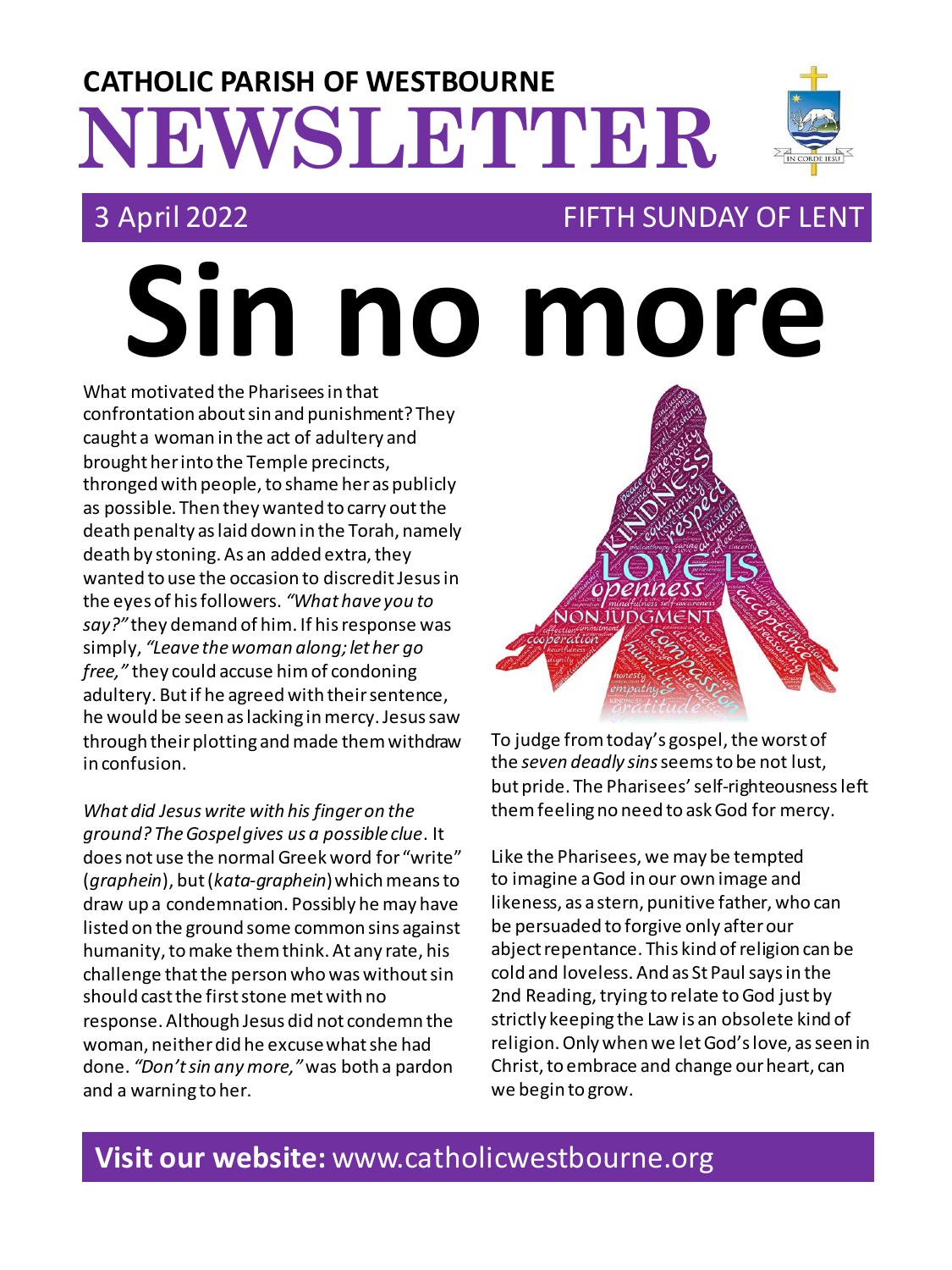### **MASS TIMES**

**Sunday 3 April - FIFTH SUNDAY OF LENT** 9.00am 11.00am

**Tuesday 5 April - FIFTH WEEK OF LENT** 10.00am

**Sunday 11th 9am:** *The Parish* **11am** *Tim Mc Cann* **Wednesday 14th** *Repose of the souls of Bernard Charles and Elsie May Pratt* **Wednesday 6 April - FIFTH WEEK OF LENT** 10.00am

**Saturday 16th** *Rosemarie Schofield RIP* **Thursday 7 April – FIFTH WEEK OF LENT Sunday 18th 11am** *The Parish*  10.00am

> **Friday 8 April – FIFTH WEEK OF LENT** 7.00pm Adoration of the Blessed Sacrament from 6.00pm Stations of the Cross from 6.15pm

**CONFESSIONS:**After Mass or by appointment.

### **OUR PARISH**

### **OUR LADY IMMACULATE CHURCH SEAMOOR ROAD, WESTBOURNE, BOURNEMOUTH, BH4 9AE**

**Parish Priest:** Fr Leslie Adams **Telephone:**01202 764027 **Email:** ladams@portsmouthdiocese.org.uk *(Baptism, Marriages, Sick Visits, Funerals and Confessions)*

**Parish Office** *(Wed 9.00am - 12.00pm)* **Parish Administrator – Suzanne Quinn** General enquires andhall bookings **Telephone:**01202 760640 **Email:** oliadmin@portsmouthdiocese.org.uk

**Safeguarding Officer:**Matthew French **Email:** mail@matthewfrench.net

### **SUNDAY MASS READINGS**

**Entrance Antiphon** - **Cf. Ps 42: 1-2** *Give me justice, O God, and plead my cause against a nation that is faithless. From the deceitful and cunning rescue me, for you, O God, are my strength.* 

### **Gospel Acclamation** - **Joel2:12-13**

*Praise to you, O Christ, king of eternal glory! Now, now – it is the Lord who speaks – come back to me with all your heart, for I am all tenderness and compassion. Praise to you, O Christ, king of eternal glory!*

### **Communion Antiphon**

*Has no one condemned you, woman? No one, Lord. Neither shall I condemn you. From now on, sin no more.*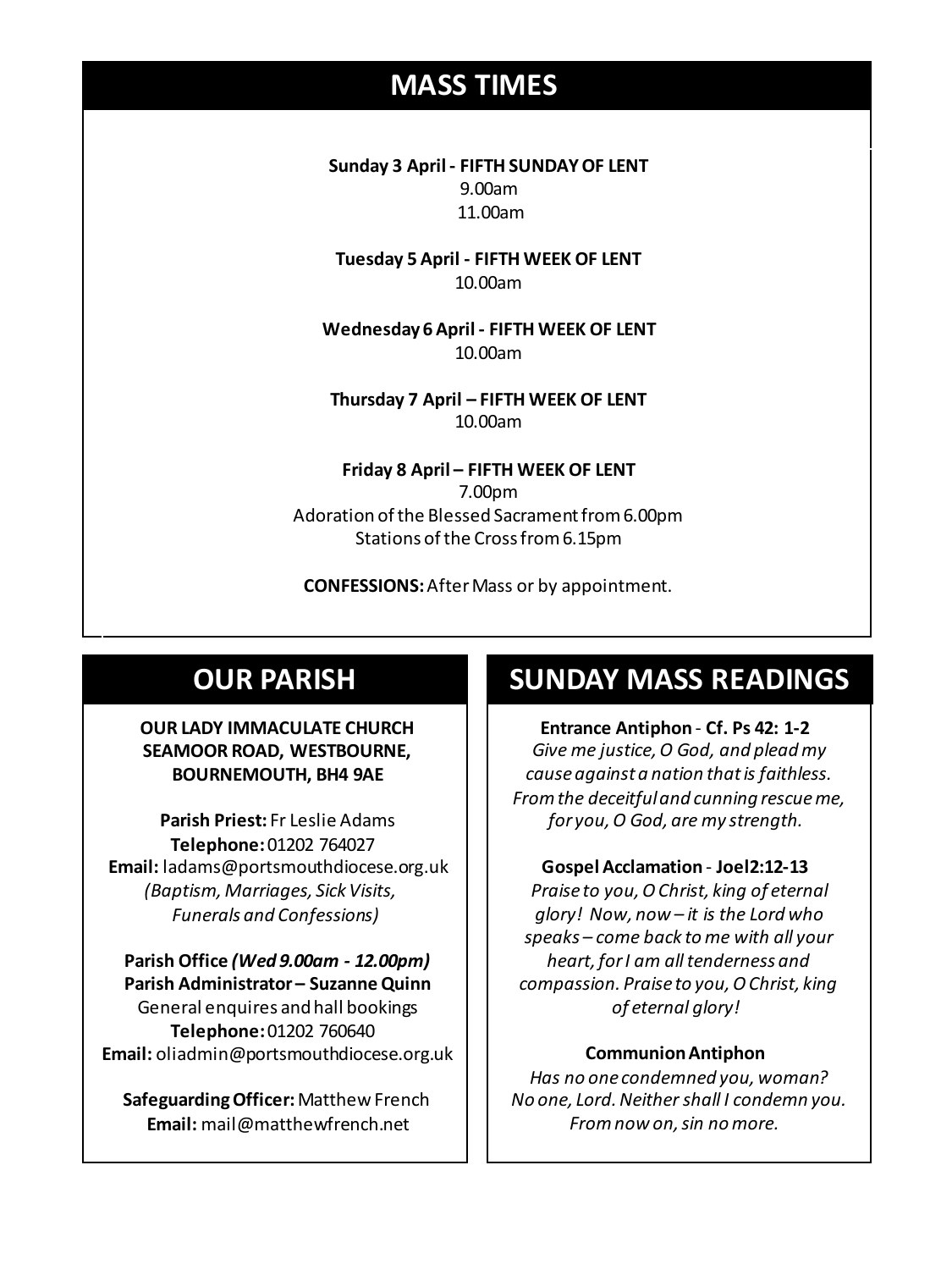### **PARISH NEWS**

**EASTER DAY COLLECTION:** The Easter collection supports our parish priest directly, in grateful thanks for his dedication, service and witness throughout the year. If you would like to give a gift to support Father Leslie in his mission and ministry this Easter, please visit this website: https://bit.ly/3JqFeUO

**EASTER FLOWERS:** There will be a collection next Sunday 10 April for the flowers that will decorate our church at Easter.

**UNIVERSE CATHOLIC WEEKLY NEWSPAPER:** 

The Universe is now available as a digital newspaper. Try a four-week trial for free by calling Michelle on 0743 661 7650 or email: michelle.jones@universecatholicweekly.co.uk

**BRIDGE CLUB:** Every Monday from 1.30pm in the Parish Hall. All are welcome, including those who have never played before.

**VOLUNTEERS PLEASE:** If you can help with preparing refreshments after the 11.00am Sunday Mass, please contact Suzanne in the office.

**PREPARING FOR EASTER:** We are called not only to abstain from luxuries during Lent, but to a true inner conversion of heart. Confessions are available on request or after Mass. Please speak to Father Leslie.



**PRAYER FOR SPIRITUAL COMMUNION - LENT** Lord Jesus Christ, you know how we long to savour your sweetness in Holy Communion, and yet this is a time of fast. Help us to remember that in the fast which you undertook in the wilderness for the good of the world, you remained full of confidence in your Father's love, unflinching in the mission you had received, and unfailingly thankful for the presence of the Holy Spirit.

Fill us in the same way, that in this present hour we may not lose our sense of hope and gratitude, so that when this time of fast comes to an end we may truly say with ever greater joy: *"Taste and see that the Lord is good! Blessed are they who put their trust in him".*

### **OFFERTORY COLLECTION**

You can donate directly into the bank account:

> **PRCDTR Bournemouth Our Lady Immaculate**

**Sort code:** 309304 **Account:** 00875075

**Thank you for your continued support.**

### **PRAYERS PLEASE**

**Please remember all the sick and housebound of our parish especially:**

Teresa Wraith, Win Sheridan, Kathleen Wood, Phillip Rockford, Germain McAulay, Geoffrey Dixon, Joe Bonnici, Marjorie Lee